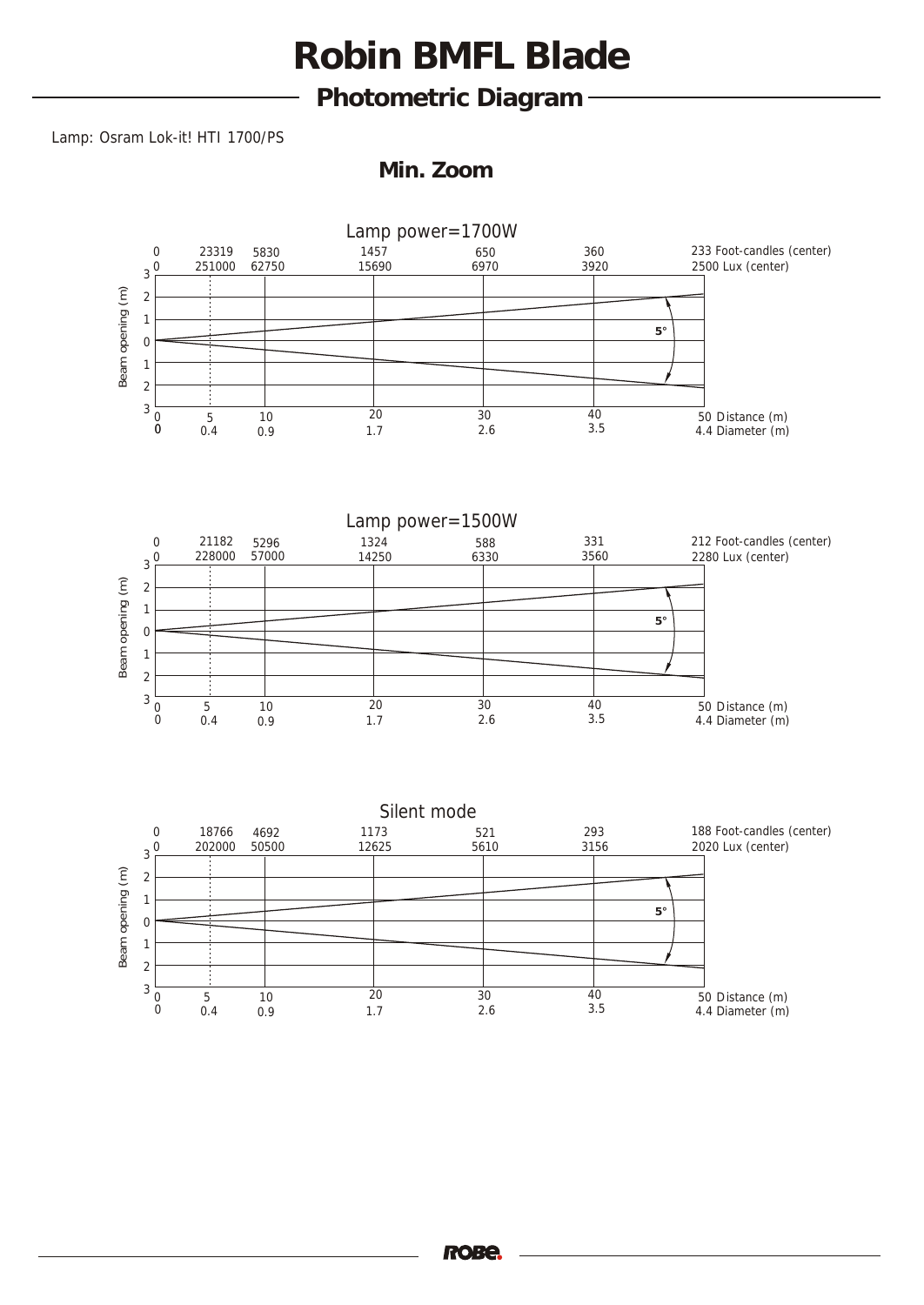**Photometric Diagram** 

**Max. Zoom**

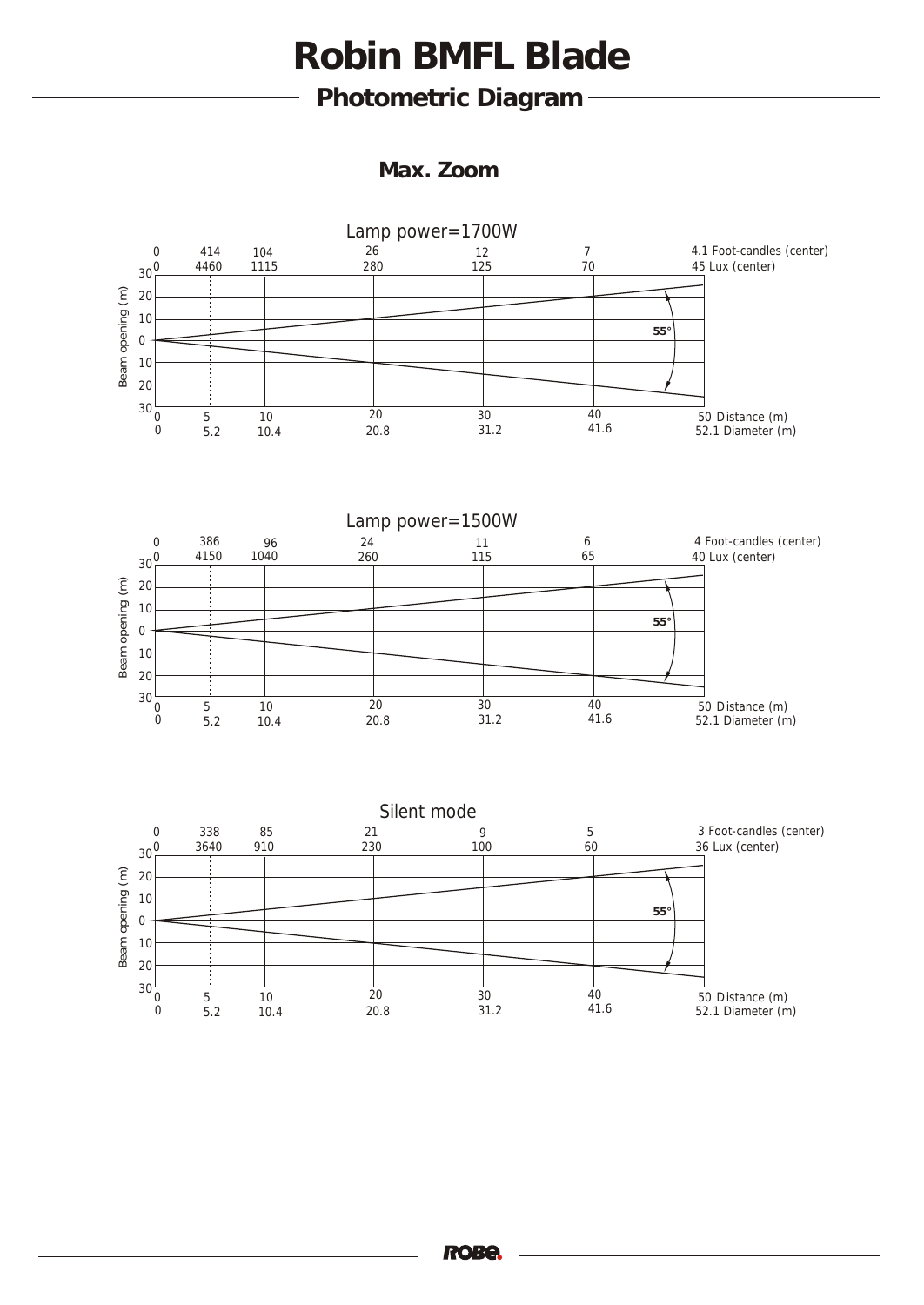**Photometric Diagram** 

**Min. Zoom with Light Frost**

Lamp power=1700W



**RO**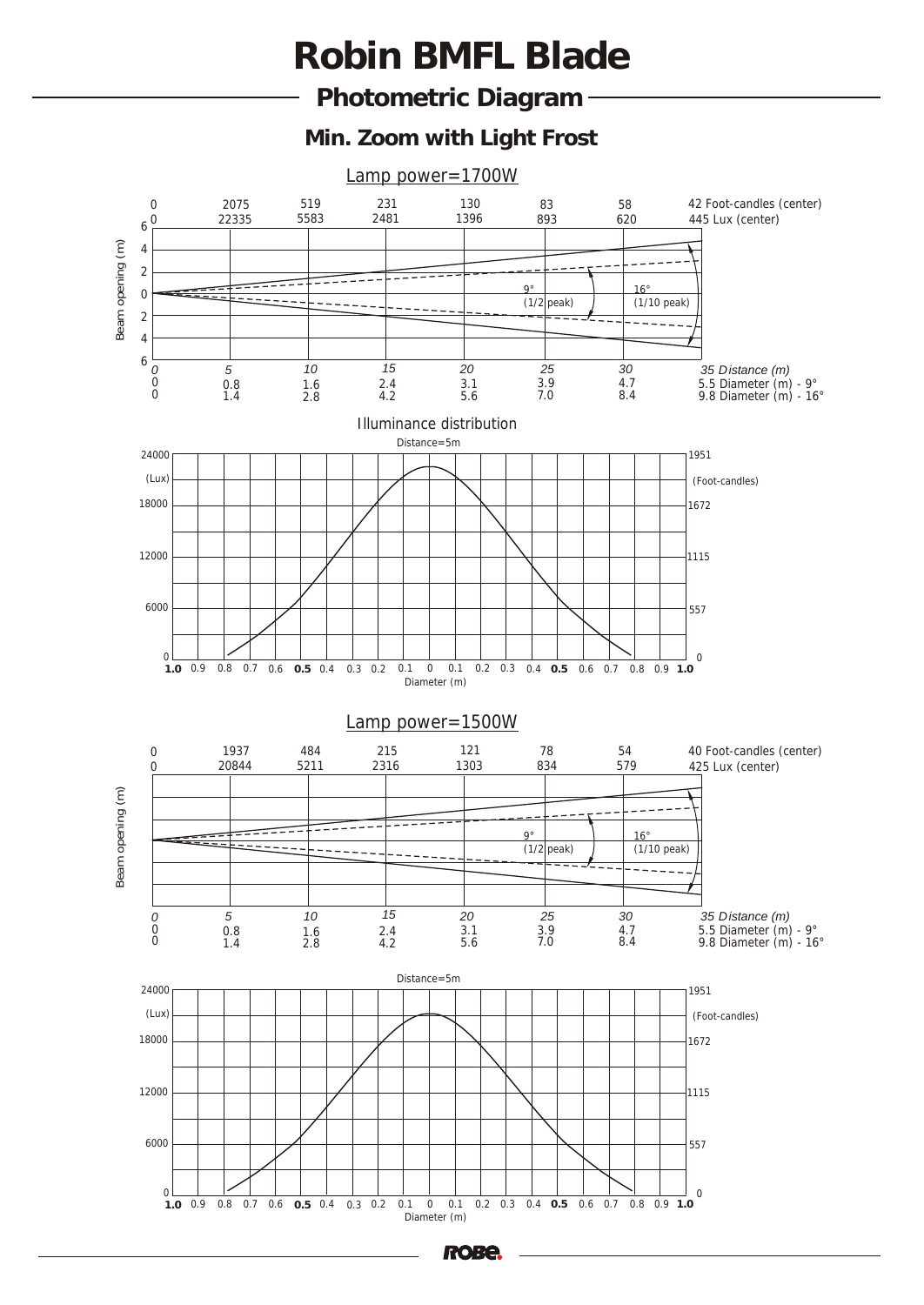**Photometric Diagram** 

**Min. Zoom with Light Frost**

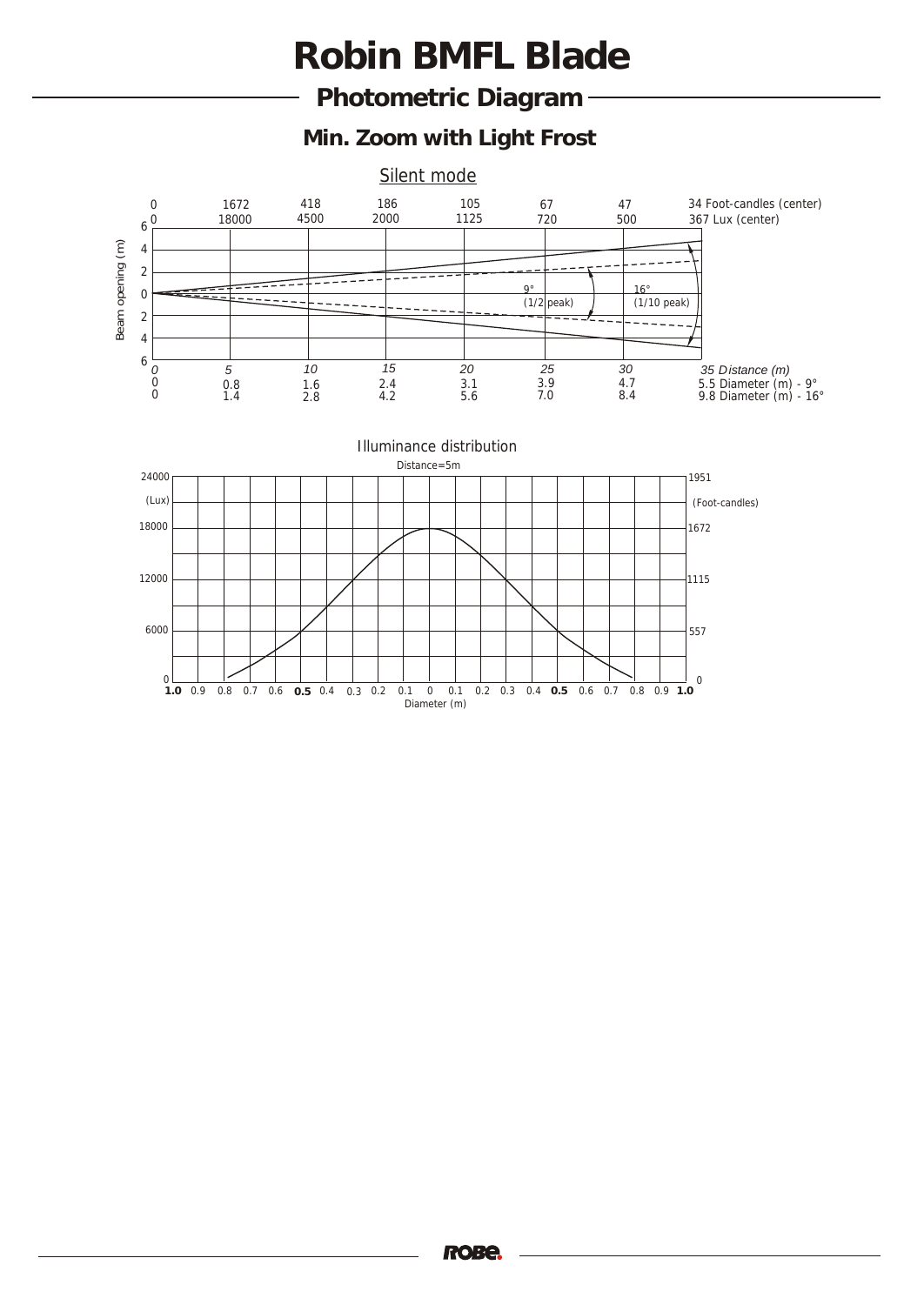**Photometric Diagram** 

**Min. Zoom with Medium Frost**

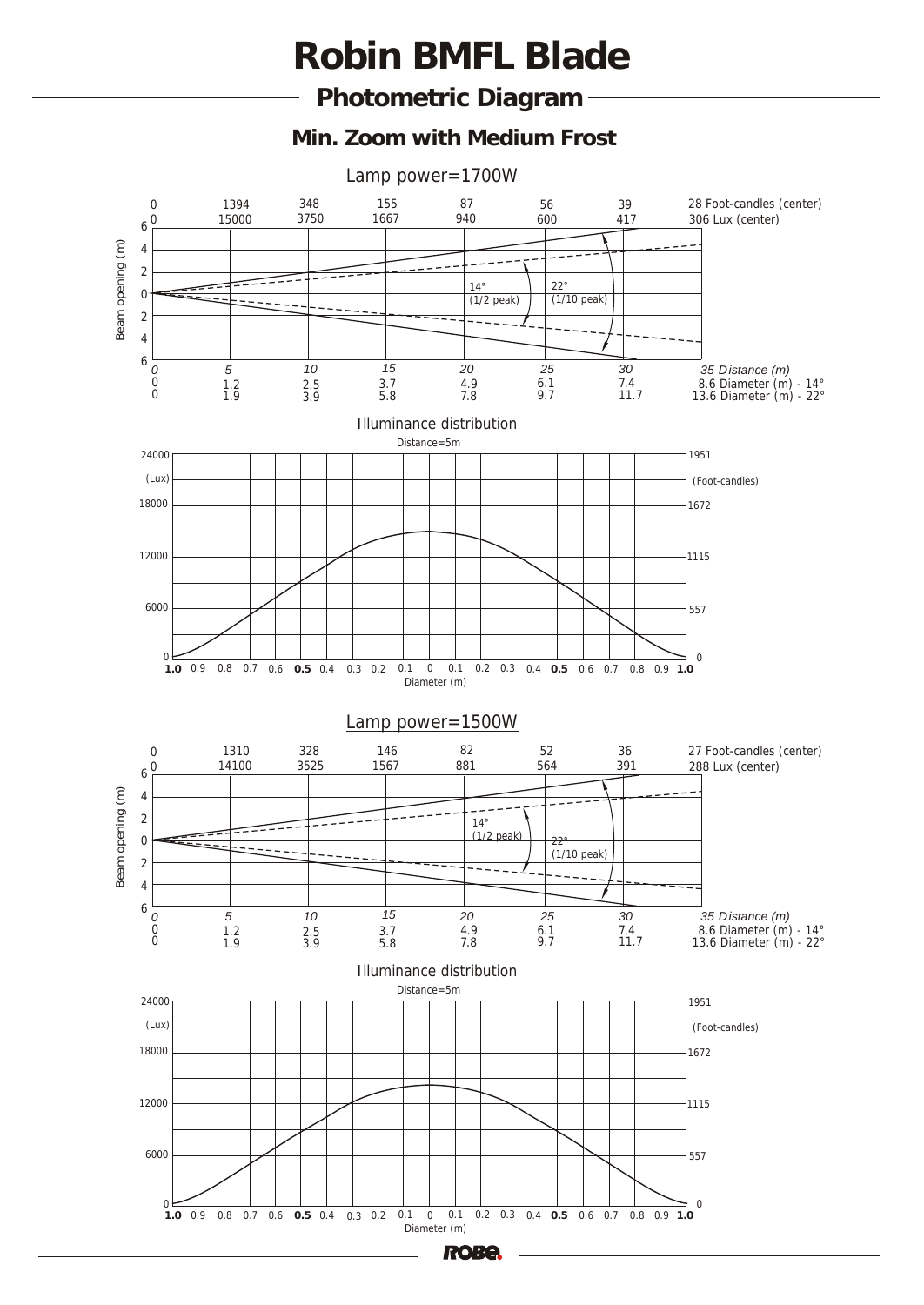**Photometric Diagram** 

**Min. Zoom with Medium Frost**

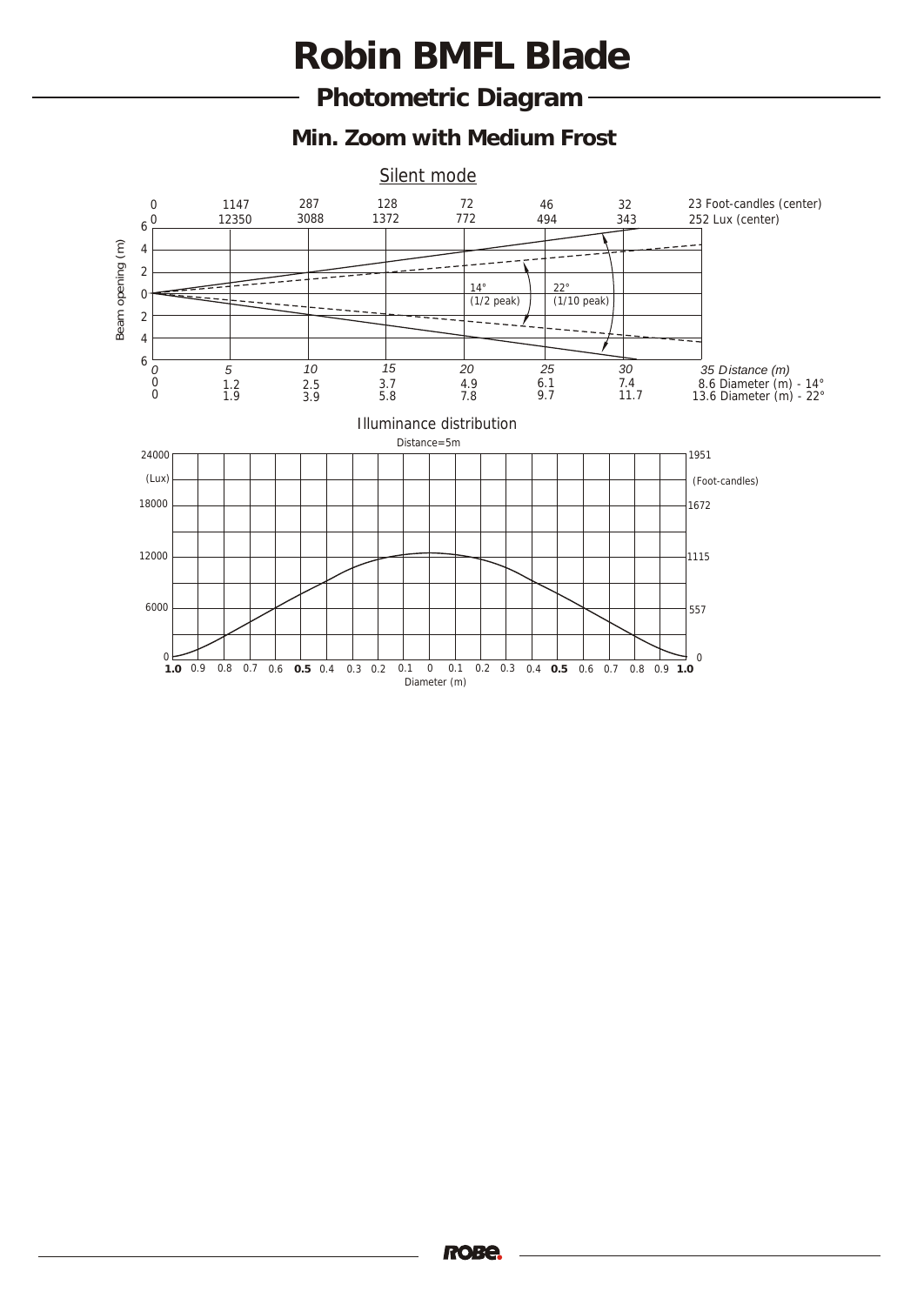**Photometric Diagram** 

**Min. Zoom with Heavy Frost**

Lamp power=1700W

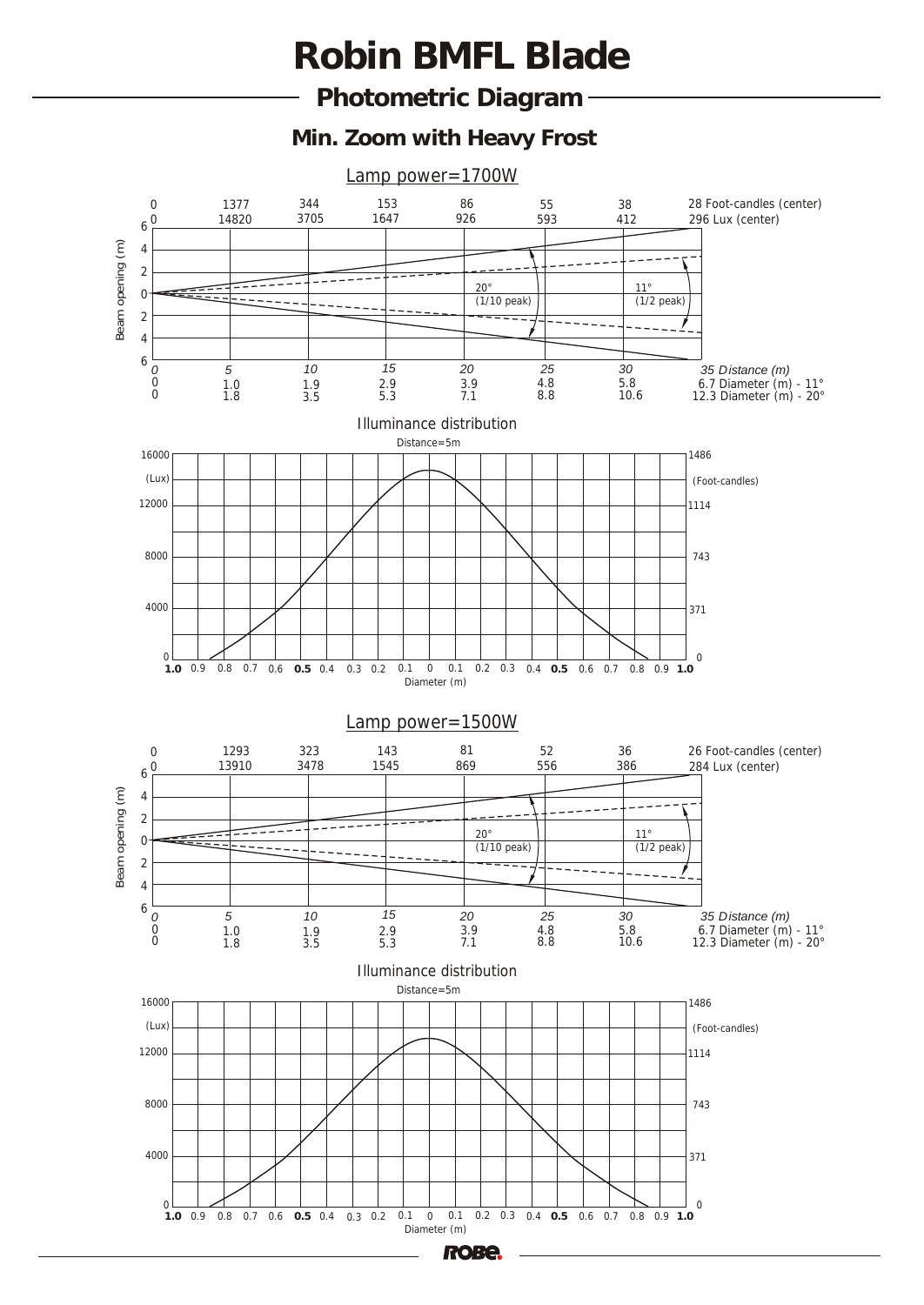**Photometric Diagram** 

**Min. Zoom with Heavy Frost**

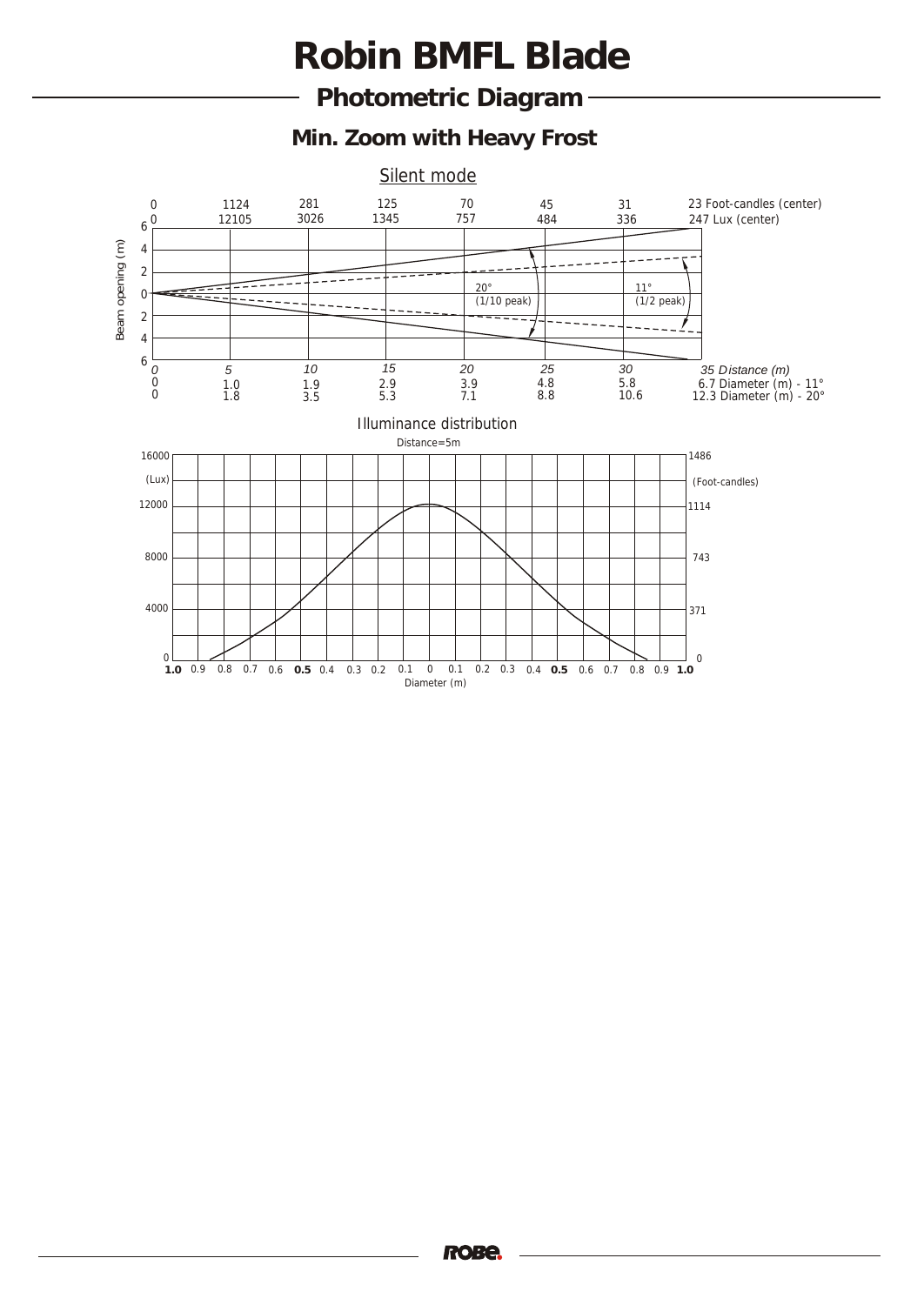**Photometric Diagram** 

**Max. Zoom with Light Frost**



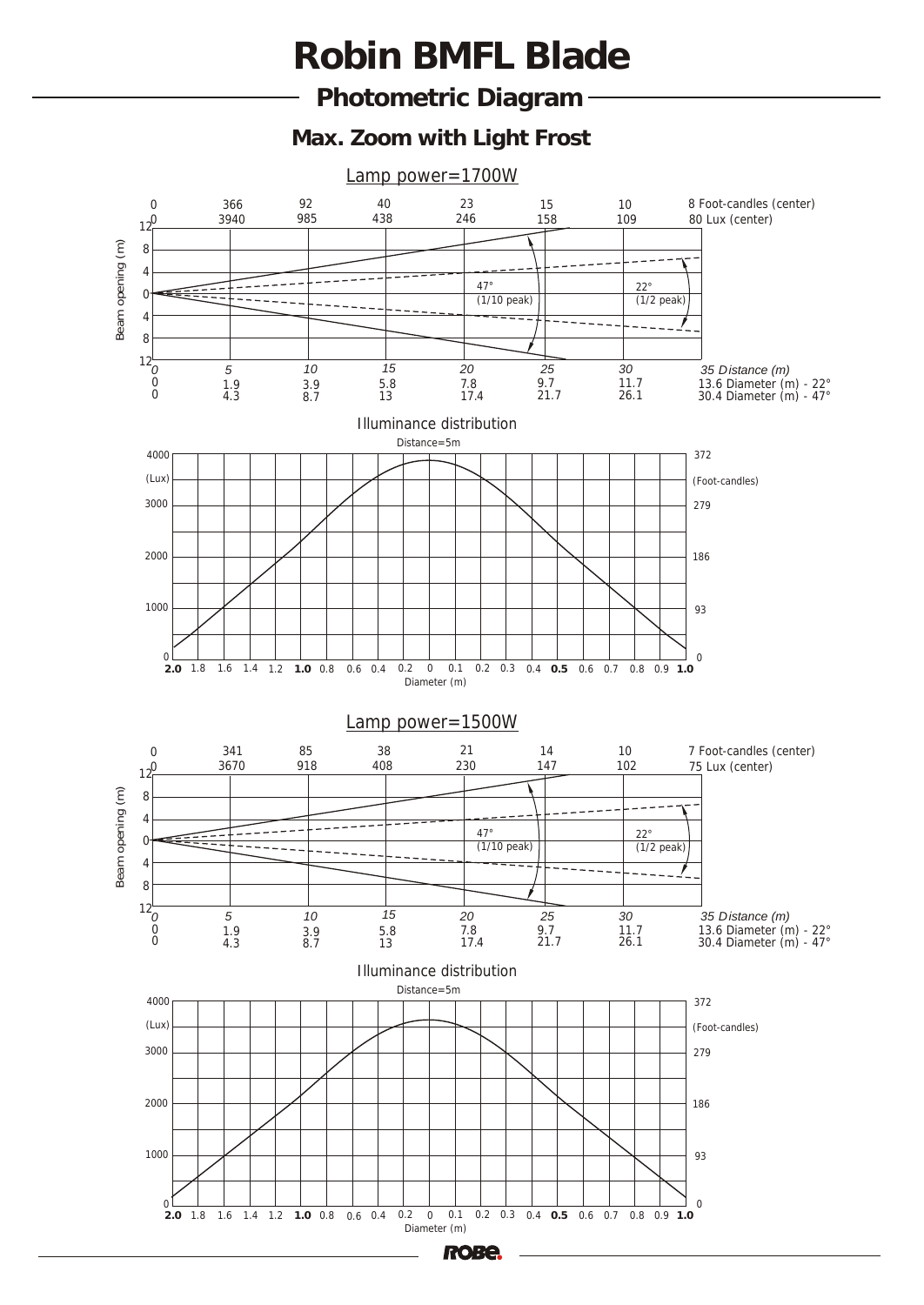**Photometric Diagram** 

**Max. Zoom with Light Frost**

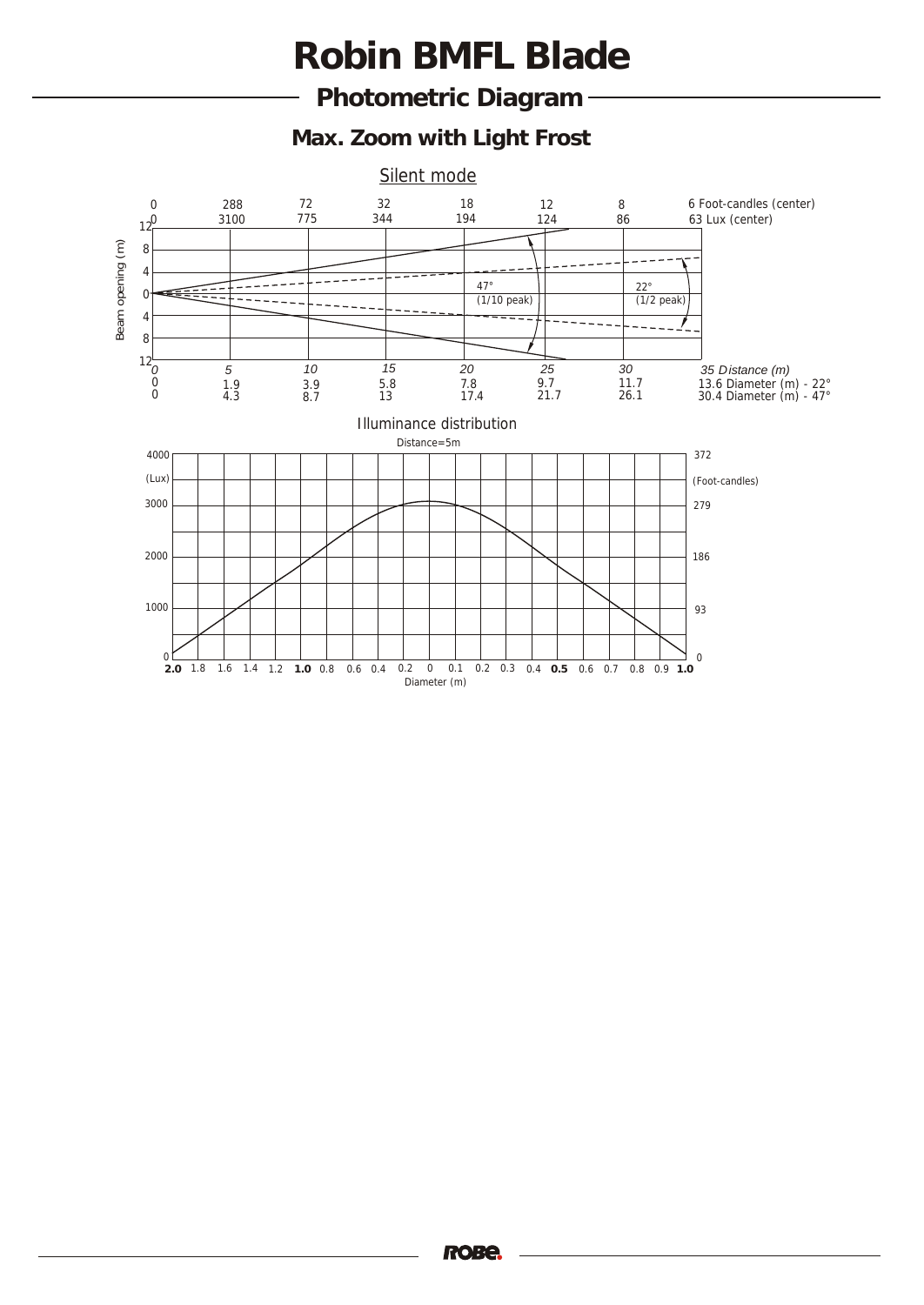**Photometric Diagram** 

**Max. Zoom with Medium Frost**



186

and  $1000$  and  $1000$  and  $1000$  and  $1000$  and  $1000$  and  $1000$  and  $1000$  and  $1000$  and  $1000$  and  $1000$  and  $1000$  and  $1000$  and  $1000$  and  $1000$  and  $1000$  and  $1000$  and  $1000$  and  $1000$  and  $1000$  and

 0 **3.0** 2.7 2.4 2.1 1.8 **1.5** 1.2 0.9 0.6 0.3 0 0.3 0.6 0.9 1.2 **1.5** 1.8 2.1 2.4 2.7 **3.0** Diameter (m)

**ROBE**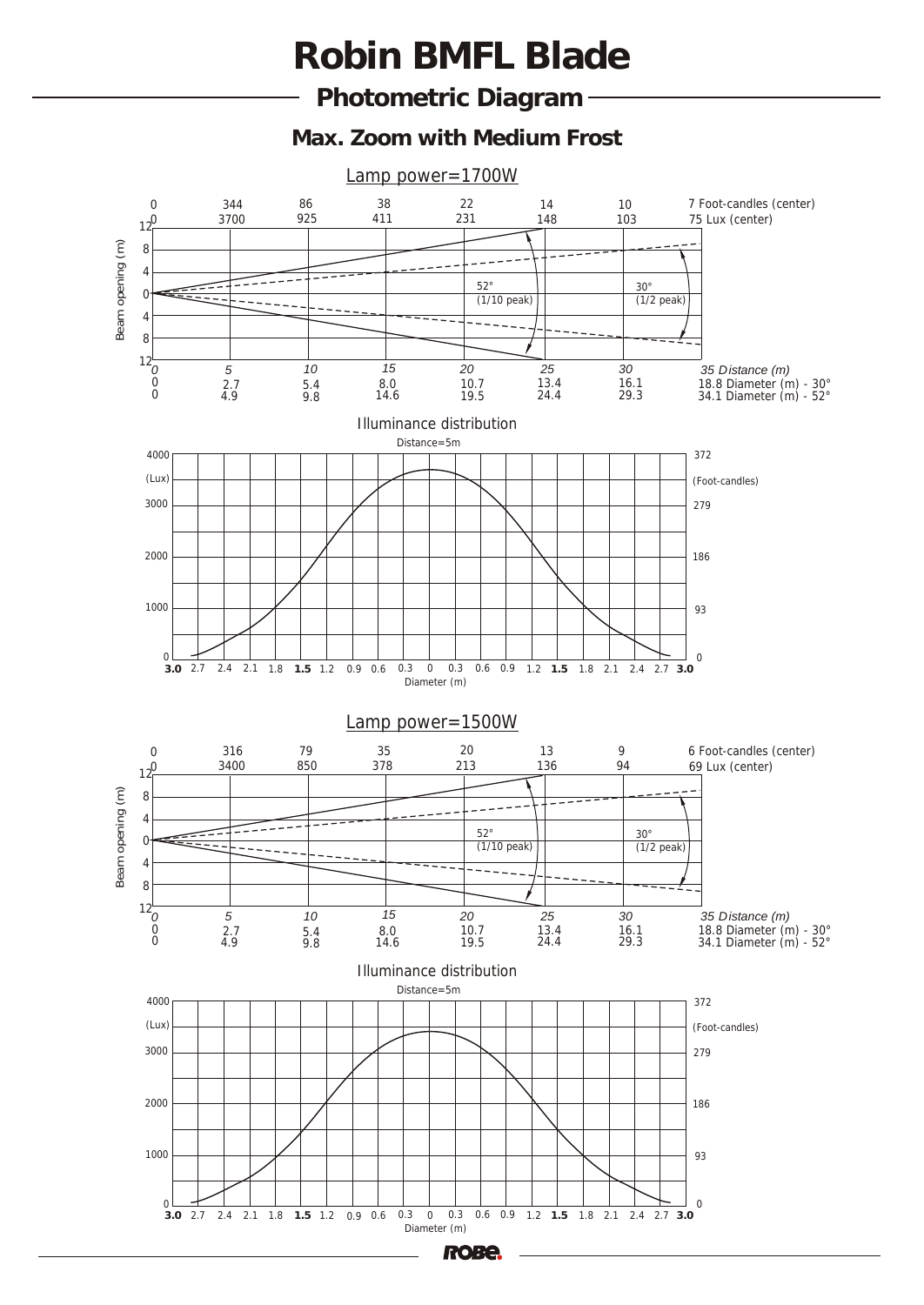**Photometric Diagram** 

**Max. Zoom with Medium Frost**

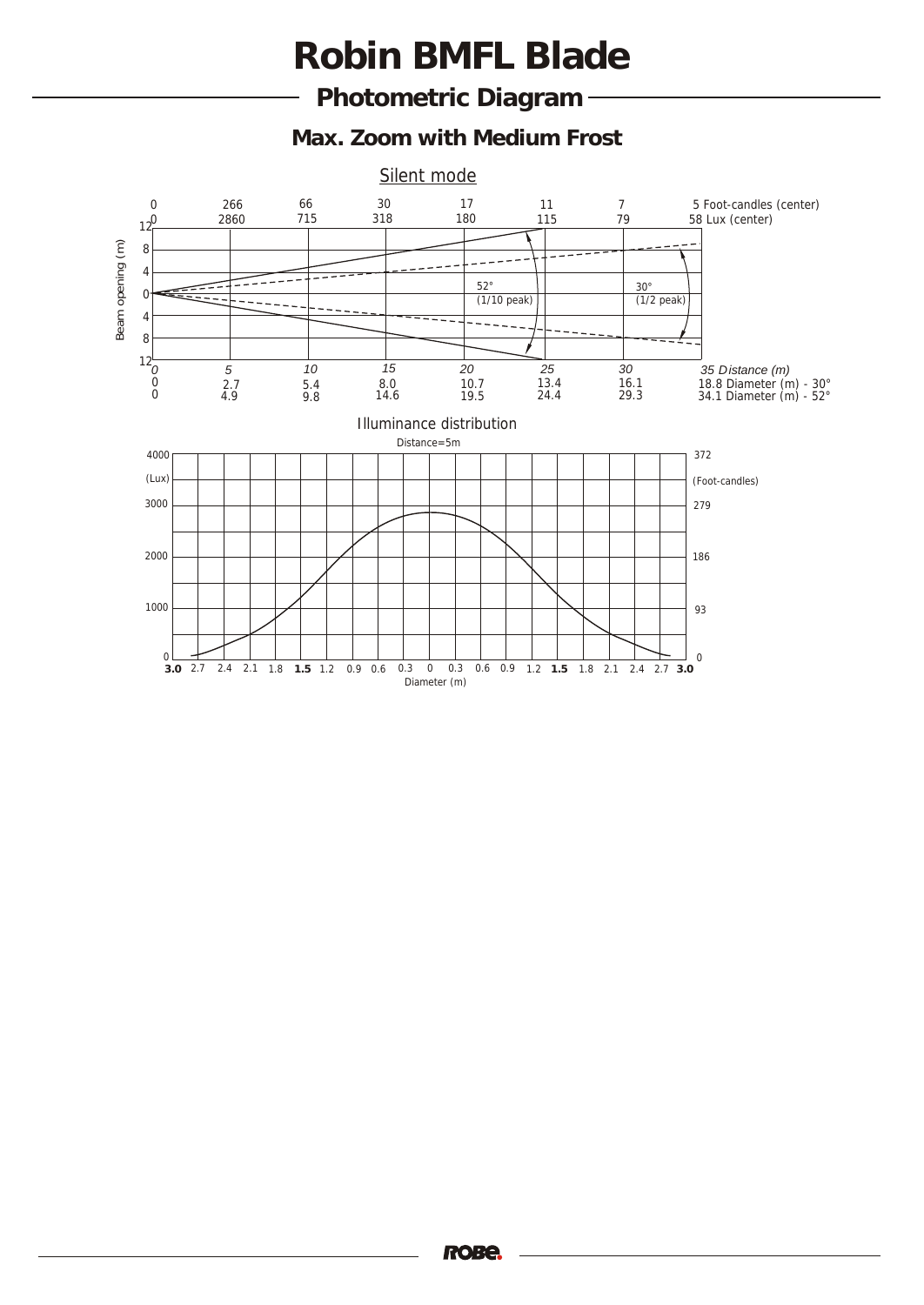**Photometric Diagram** 

**Max. Zoom with Heavy Frost**